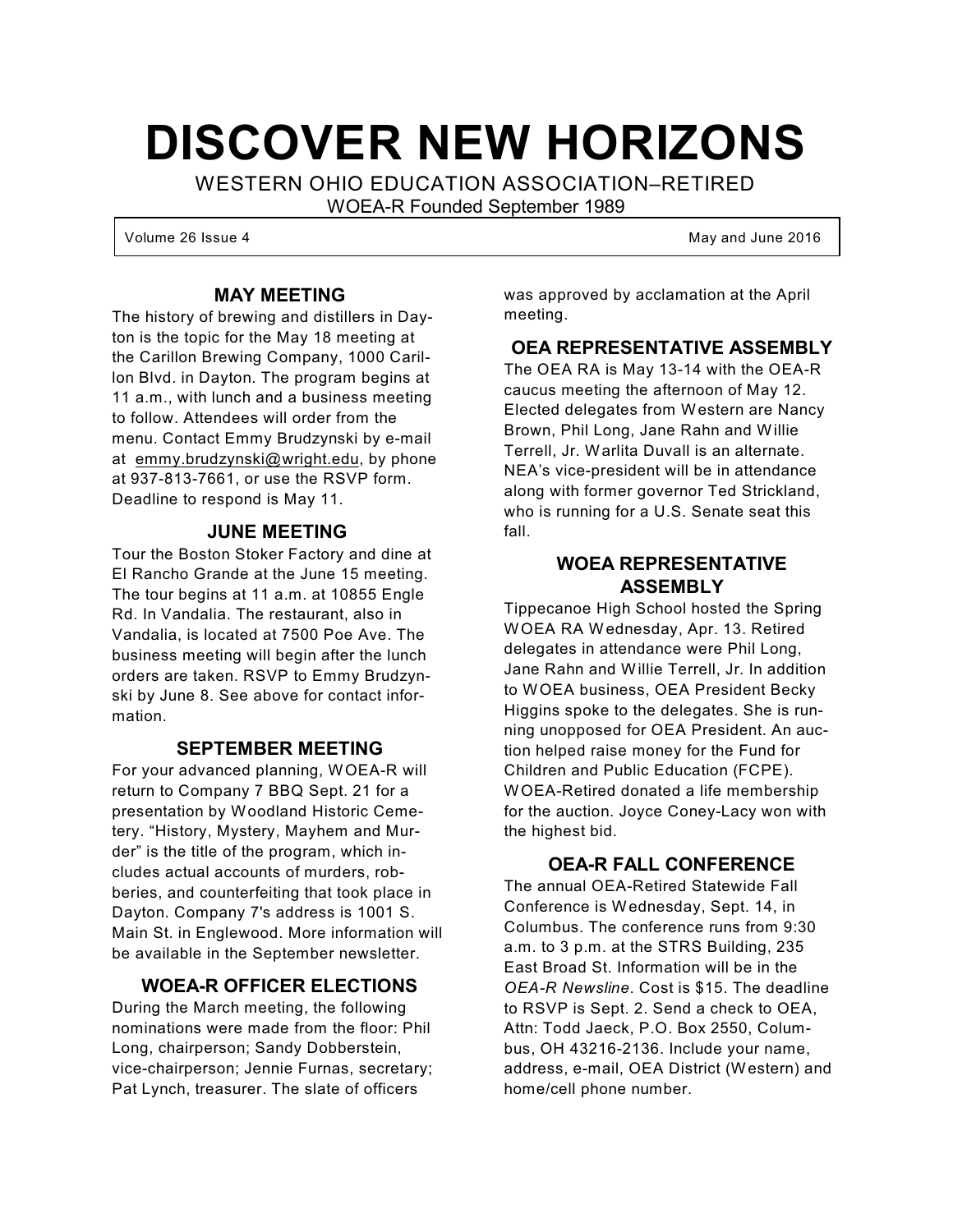## **FROM THE CHAIR**

#### **NEA-R ORGANIZING CONFERENCE**

Jane Rahn, Nancy Mullins and Warlita Duvall attended the NEA Retired Organizing Conference entitled "Unite, Inspire, Lead: Still Doing It" in San Diego March 22-24. Speakers included Harry Keiley, Chairman of the Board for the California State Teachers Retirement System (CalSTRS), which has more than 800,000 active and retired educators and is the largest teacher pension fund. Keiley served as the president of the Santa Monica Classroom Teachers Association from 2000 to 2014. He began his career as a government and economics teacher and, like the award he received for Most Inspirational Teacher in 1999, his message was enlightening, humorous and inspirational.

Other speakers included Linda Sasser, whose talk dealt with her passion for giving tips on utilizing the brain to the fullest potential. "Memory is not like a container but a tree growing roots," she said. Her website is [www.brainandmemoryhealth.com.](http://www.brainandmemoryhealth.com.)

Marc Egan and Laura Feldman were welcomed back again this year. Egan is the Associate Director of Government Relations for the NEA. He joined NEA in 2009, lobbying on Budget and Appropriations, Education Jobs, IDEA Full Funding and issues that impact Education Support Professionals. We are fortunate to have such a knowledgeable person fighting for us on Capitol Hill. He left us with this comment: "Tell Senate to do their job."

Feldman utilizes humor and her skills as a grassroots organizer to entertain and educate her audiences about politics on Capitol Hill. For 25 years she was the Grassroots Organizer for the National Committee to Preserve Social Security and Medicare. She taught for 17 years and was an entertainer for the USO. She said we need to inform our legislators to stop playing political games by delaying actions, and she warned us to be aware of the spin different people place on an issue. Know the difference between Social Security (SS), which is paid into, and Supplemental Security Income (SSI), which is welfare/food stamps.

Dan Doonan, Senior Pension Specialist Collective Bargaining and Member Advocacy, returned with his updated information that examines key developments in the private sector that help shape public opinions on retirement issues. A few billionaires are still spending millions of dollars on a campaign to destroy public pensions. Doonan asked, "Does your community understand that stability is at risk when considering proposals to kill pensions? Proponents do!" Often with pension studies, it is better to have a D or F than an A. Most studies with defined benefit plans get the lowest grade. Ohio has defined benefit plans, and we keep fighting to keep them. Be cautious of studies that claim to grade large public education pension plans. For more information, go to [www.nea.org.](http://www.nea.org.)

Some closing thoughts from the conference:

**.**The happiest people may not have the best of everything but make the most of everything.

!Know your strengths, weaknesses, opportunities and threats.

● Be ready to educate (be educated), to motivate (stimulate by ideas, facts and reasoning powers) and then inspire to action.

●If you don't stand for something, you fall for anything.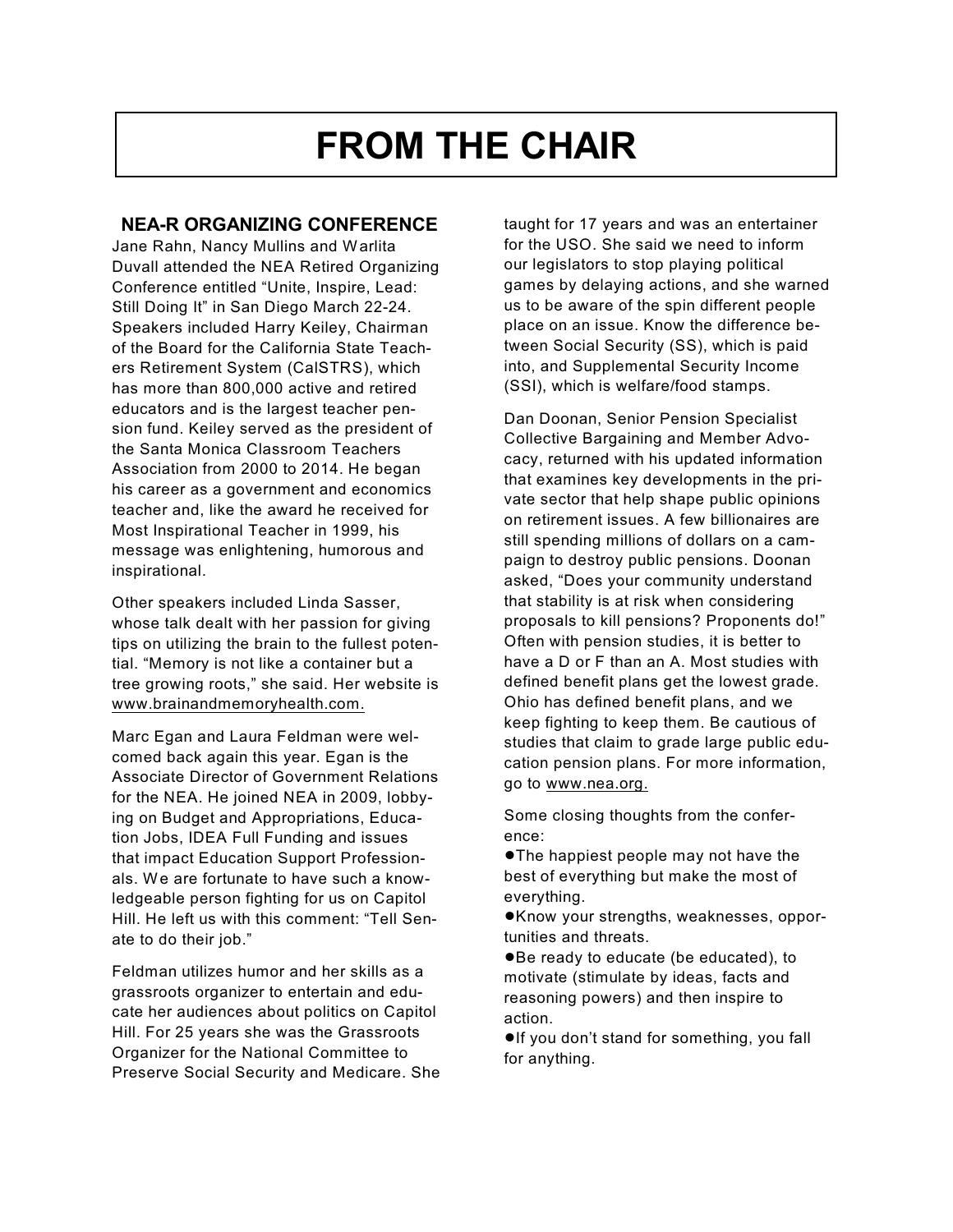#### **WOEA-R MISSION STATEMENT**

The Mission of WOEA-Retired is to support continued leadership and the maintenance of professional skills and to enhance the unique potential of each participating member. The Purpose shall be to maintain professional contact with the education community and support legislation and benefits for retired education employees. WOEA-R has meetings at 11 a.m. that include a program, meal and business the third Wednesday of the month for March through June and September to December. Locations vary throughout the district, and all retirees are welcome to attend.

#### **PRE-RETIREMENT WORKSHOPS**

With grant money from OEA-Retired and matching funds from WOEA, WOEA-R presented pre-retirement workshops Apr. 14 in West Carrollton and Apr. 25 in Tipp City. The workshops included snacks and drinks, and as a member benefit, there was no cost to attend. The information dealt with topics to consider when preparing for retirement. Each workshop included representatives from STRS, SERS and NEA Member Benefits, an attorney, a financial planner and WOEA-R retirees. The video created by OEA-Retired about membership, entitled *Working for Your Future...Keep Growing with Us*, was shown to those in attendance. (NOTE: The video is also available on You-Tube and DVD.) Attendees were made aware of information about the retired organizations of WOEA, OEA and NEA. Brochures, handouts and door prizes were distributed. Survey results were positive, and all stated they would recommend this workshop to a colleague.

#### **ELECTION RESULTS**

The results of the OEA-R Advisory Council election are as follows: Carol Kinsey, OEA Board of Directors representative; Marsh Buckley, NEOEA representative; Phil Long, WOEA representative; Judy Buschle, SWOEA representative; Barbara Catalano, ESP representative; Bonnie Harris, Higher

Education representative; Rita Walters, EOEA representative.

OEA-R delegates to the NEA RA this summer in Washington, D.C. are John Hoyes, (by virtue of office) Chair; Bill Dorsey, NEOEA; Carol Kinsey, ECOEA; Don Traxler, NWOEA; Homer Adams, NEOEA; Bill Sears, SWOEA; Marsh Buckley, NEOEA; Marilyn Allen, CAPITAL; and Marti Huss, SWOEA. WOEA-R members Willie Terrell, Jr., Jane Rahn and Warlita Duvall are on the alternate list.

#### **CONGRATULATIONS TO PHIL LONG**

As noted above, Phil Long was elected to represent the Western District on the OEA-Retired Advisory Council for the term of Sept. 1, 2016 to Aug. 31, 2019. Therefore, at this time, I, Jane Rahn, want to thank you and let you know it has been an honor and privilege to serve on the council these past two terms and represent you, the members of Western, in Columbus.

#### **THANK YOU**

Volunteers are still needed for committee positions that were listed in the previous newsletter. Thank you for actively participating. Also, thank you for the opportunity to serve as your WOEA-Retired Chairperson for the past six years. It has been a wonderful experience. I have continued to learn much and have met many wonderful people from across the state of Ohio. I hope that you have learned through the information I gained as your chairperson and tried to pass on to you. I know that you will continue to support the officers and goals of WOEA-Retired and this organization that was started in 1989 by Nancy Brown, retired Dayton Education Association teacher. Thank you for your dedication to public education and the children of our state.

#### **IN MEMORIAM**

Our sympathies go out to the family and friends of WOEA-R member Carole Imler, who passed away this spring. Carole taught in Brookville for many years.